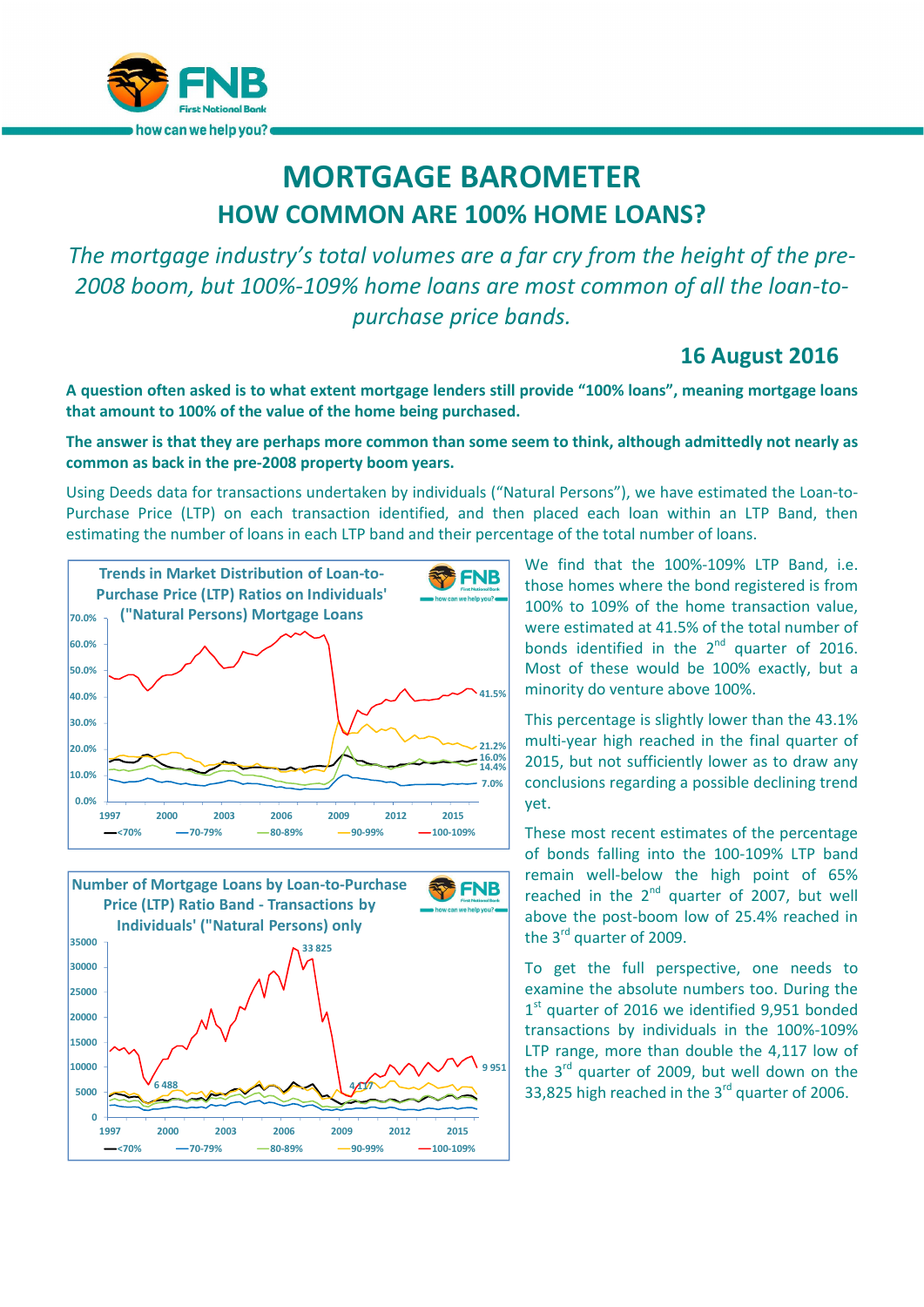

Which house price ranges are most heavily dependent on "100% and above" LTP loans? We have split the market into Quintiles based on the value of transactions by individuals. The top 20% of transactions by value are labeled "Quintile 1", while the bottom 20% of transactions by value are labeled "Quintile 5"

The average transaction values, as at the  $2^{nd}$ quarter of 2016, per quintile were R2.442 million in the case of Quintile 1, R1.057 million in Quintile 2, R658,922 in Quintile 3, R358,934 in Quintile 4 and R84,376 in Quintile 5.

Examining the distribution of Loan-to-Purchase Price Ratios (LTP) by price quintiles, we find

that Quintile 4 is most highly dependent on 100%-109% loans, with the share of these loans making up 49.5% of its total mortgage loans to individuals in the 2<sup>nd</sup> quarter. Quintile 3 is next with 42.2% of its loans in the 100-109%



Average Loan-to-Purchase Price (LTP) Ratio by **FNB** Age Cohort (Q2 2016) 100.00% 95.00% 92.0% 92.4% 90.7% 90.00% 89.0% 86.4% 85.00% 83.8% 81.6% 80.00% 75.00% 74.3% 70.00% 18-25 25-30 30-35 35-40 40-45 45-50 50-55 55+ Q2 2016

LTP bracket.

The lowest dependence on "100% and above" loans is in the most affluent Quintile 1, where a significantly lower 22.1% of this quintile's bonds registered fall into the 100-109% LTP category.

It makes sense, too, that on an age basis one finds a higher dependence on higher LTPs in the youngest generations of home buyers.

We estimate that the Average LTP ratios in the 18-25 and 25-30 year age groups are the highest of the age cohorts, at 92% on all bonded transactions. The average then slides steadily, to 91% LTP in the 30-35 age group, 89% in the 35-40 year group, and ending at 74% LTP for the 55+ age group.